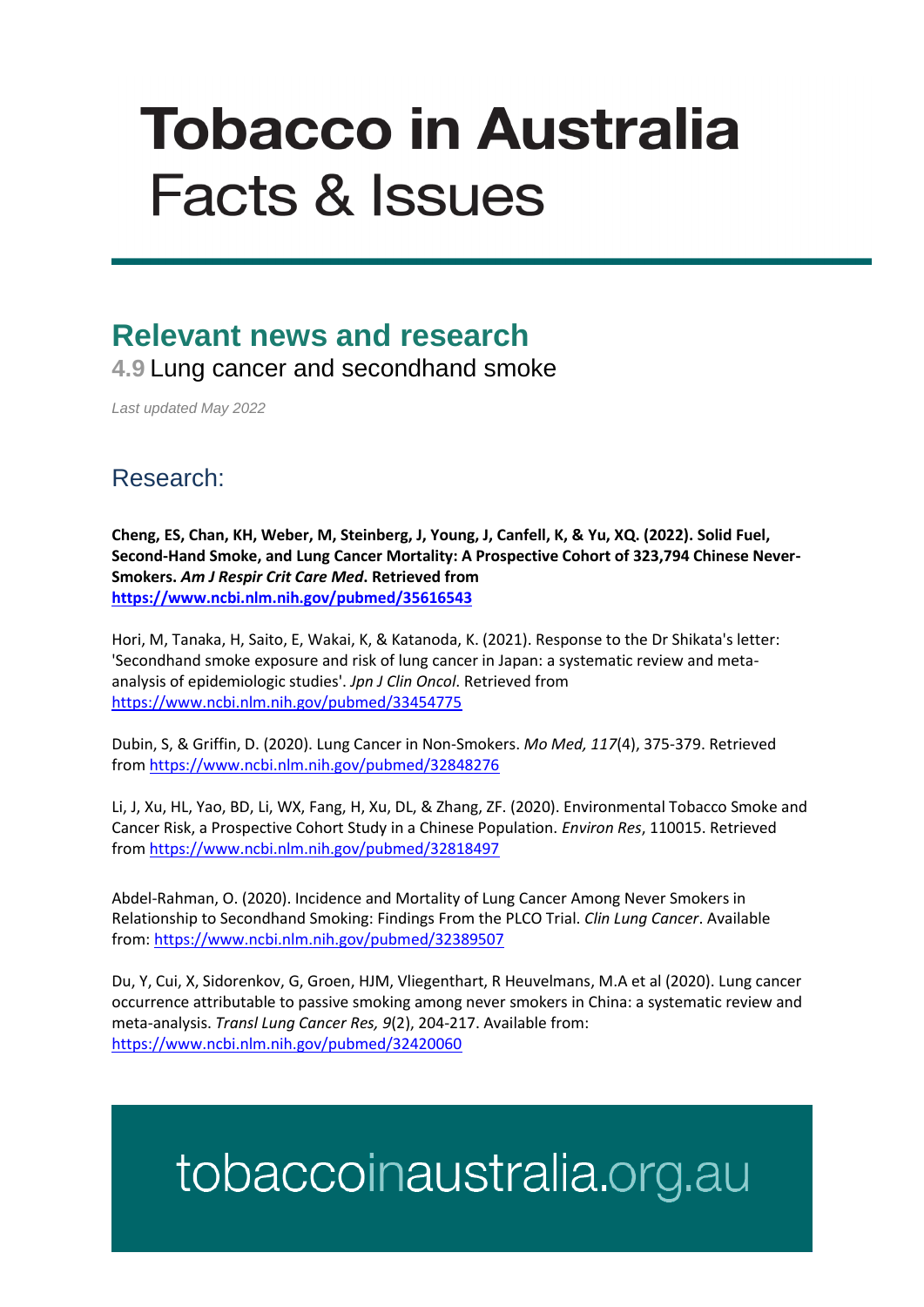Bhopal, A, Peake, MD, Gilligan, D, & Cosford, P. (2019). Lung cancer in never-smokers: a hidden disease. J R Soc Med, 141076819843654. Available from: <https://www.ncbi.nlm.nih.gov/pubmed/31022354>

Dao, D, O'Connor, JM, Jatoi, A, Ridgeway, J, Deering, E, Schwecke, A et al. (2019). A qualitative study of healthcare-related experiences of non-smoking women with lung cancer. Support Care Cancer. Available from: <https://www.ncbi.nlm.nih.gov/pubmed/30989430>

Butler, KM, Huntington-Moskos, L, Rayens, MK, Wiggins, AT, Hahn, EJ. Perceived Synergistic Risk for Lung Cancer After Environmental Report-Back Study on Home Exposure to Tobacco Smoke and Radon. Am J Health Promot, 2018. Available from: <https://www.ncbi.nlm.nih.gov/pubmed/30092646>

Sheng, L, Tu, JW, Tian, JH, Chen, HJ, Pan, CL, Zhou, RZ. A meta-analysis of the relationship between environmental tobacco smoke and lung cancer risk of nonsmoker in China. Medicine (Baltimore). 2018 Jul;97(28):e11389. Available from:<https://www.ncbi.nlm.nih.gov/pubmed/29995781>

He, F, Xie, JX, Liu, CL, Xiong, WM, Xu, QP, Liu, ZQ, Lin, T, Xiao, RD, Li, X, Cai, L. The relationship of lung cancer with menstrual and reproductive factors may be influenced by passive smoking, cooking oil fumes, and tea intake: A case-control study in Chinese women. Medicine (Baltimore). 2017 Nov;96(46):e8816. Available from:<https://www.ncbi.nlm.nih.gov/pubmed/29145344>

Sun, YQ, Chen, Y, Langhammer, A, Skorpen, F, Wu, C, Mai, XM. Passive smoking in relation to lung cancer incidence and histologic types in Norwegian adults: the HUNT study. Eur Respir J. 2017 Oct 12;50(4). pii: 1700824. Available from[: https://www.ncbi.nlm.nih.gov/pubmed/29025890](https://www.ncbi.nlm.nih.gov/pubmed/29025890)

Becher, H, Belau, M, Winkler, V, Aigner, A. Estimating lung cancer mortality attributable to second hand smoke exposure in Germany. Int J Public Health, 2017. Available from: <https://www.ncbi.nlm.nih.gov/pubmed/28756465>

Hori, M, Tanaka, H, Wakai, K, Sasazuki, S, Katanoda, K. Secondhand smoke exposure and risk of lung cancer in Japan: a systematic review and meta-analysis of epidemiologic studies. Jpn J Clin Oncol, Aug 2016. Available from:<http://www.ncbi.nlm.nih.gov/pubmed/27511987>

Li, W, Tse, LA, Au, JS, Wang, F, Qiu, H, Yu, IT. Secondhand smoke enhances lung cancer risk in male smokers: an interaction. Nicotine Tob Res, Apr 2016. Available from: <http://www.ncbi.nlm.nih.gov/pubmed/27107433>

Kim, CH et al. Secondhand tobacco smoke exposure and lung adenocarcinoma in situ/minimally invasive adenocarcinoma (AIS/MIA). Cancer Epidemiol Biomarkers Prev, 2015. Available from: <http://www.ncbi.nlm.nih.gov/pubmed/26503035>